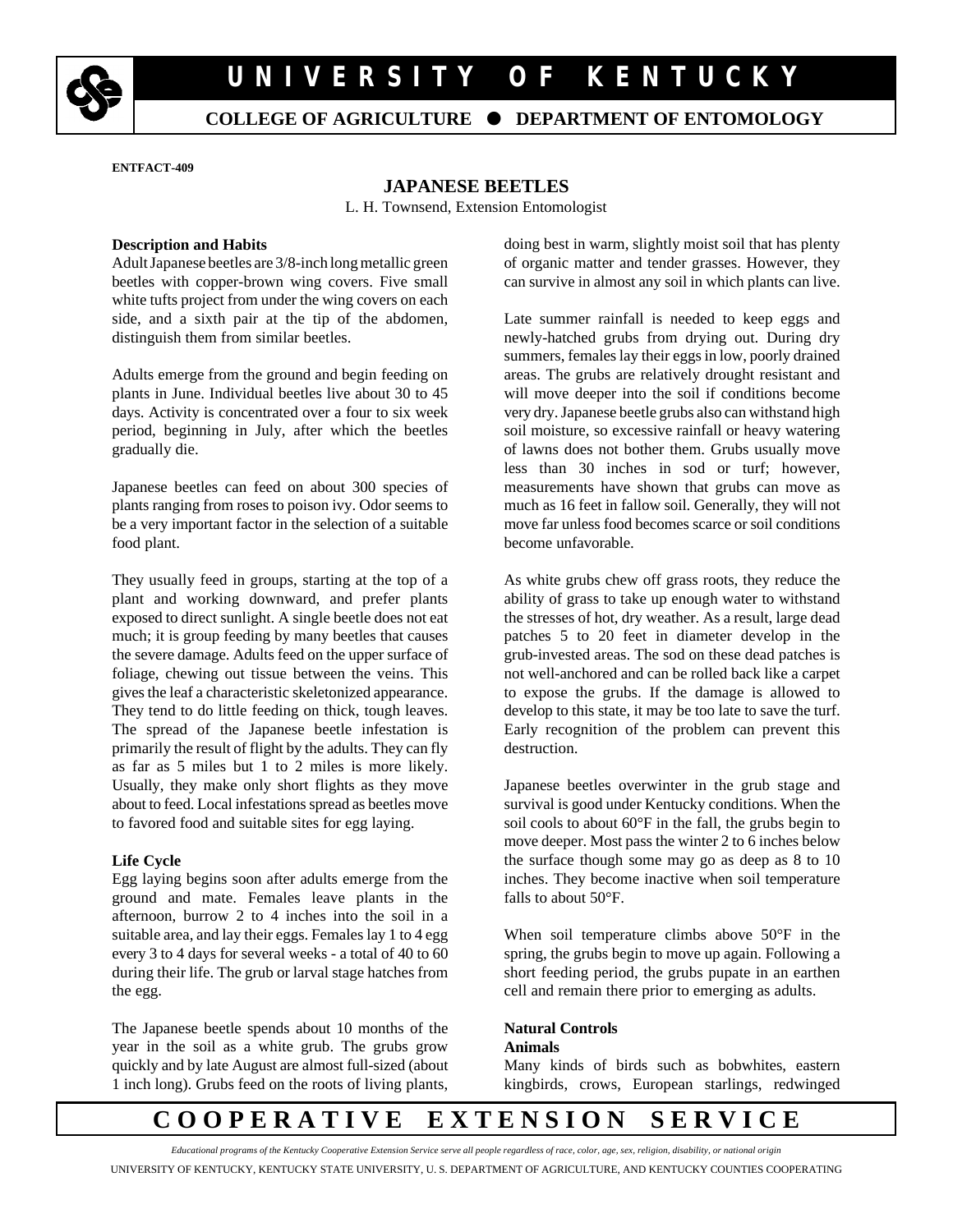blackbirds, catbirds, songsparrows, robins and grackles eat Japanese beetles. European starlings, common grackles and crows eat large numbers of grubs in heavily infested areas. When grubs are close to the surface, flocks of starlings may be seen on lawns and pastures digging up grubs with their long, pointed bills. Crows frequently pull up small pieces of turf and scatter them over a lawn as they dig. Moles, shrews and skunks also feed on white grubs. These animals can damage lawns as they search for grubs.

Predaceous insects such as wheel bugs, robber flies and praying mantids occasionally feed on adult beetles. A few native wasps and flies also feed on beetle adults or grubs, but they appear to play only a minor part in beetle control. Several parasitic wasps, flies and beetles have been imported from the Orient in an attempt to control the beetle in the United States with only limited success.

#### **Milky Spore Disease**

Milky spore disease is a bacterial disease that kills Japanese beetle grubs. Spores of this bacterium are produced commercially and sold under the names of Doom,, Japidemic, and Milky Spore. The application of milky spore may reduce the numbers of Japanese beetle grubs in lawns but beetles will fly in from other areas to damage plants and crops. Research trials using this approach to reduce grub numbers in turf have given very erratic results.

The disease does not kill other types of grubs that damage turf. See ENT-10, Controlling White Grubs, for additional information.

#### **Collecting Beetles**

Hand collecting obviously is not the most effective method of control but can be used to protect valuable plants when beetle activity is relatively low. The presence of beetles on a plant attracts more beetles. When you remove beetles daily by hand from a plant, only about half as many are attracted to that plant compared to those on which beetles are allowed to accumulate. One of the easiest ways to remove beetles from small plants is to shake the plants early in the morning (about 7 a.m.) when temperatures are low and the beetles sluggish. The beetles may be killed by shaking them into a bucket of soapy water.

#### **Trapping Beetles**

In recent years commercial or homemade traps have become a popular means of trying to reduce beetle numbers. Commercially available traps attract the beetles with two types of baits. One mimics the scent of virgin female beetles and is highly attractive to males. The other bait is a sweet-smelling food-type lure that attracts both sexes. This combination of food and sex is such a powerful and effective attractant that traps can draw in thousands of beetles in a day. Only a portion of the beetles attracted to traps are caught in them. Small number of traps in a home landscape can actually increase Japanese beetle problems rather than reduce them. Other control measures such as insecticide sprays and dusts may be needed to protect plants that are particularly attractive to the beetles.

Traps may be effective in reducing Japanese beetle problems of used throughout a neighborhood or in open areas well away from valuable plantings or vulnerable crops. In most home landscape situations, using 1 or 2 traps probably will do more harm than good.

#### **Plant Selection**

Careful selection of plant species when replacing or adding to your landscape is the key to avoiding an annual battle with Japanese beetles. Certain common landscape plants are inevitably attacked and may be poor choices where this insect is abundant (Table 1). Many common trees and shrubs are relatively less attractive to the beetles and using them can reduce the annual frustrations of the beetle season (Table 2).

Beetles are fond of certain weeds and non-economic plants such as bracken, elder, multiflora rose, Indian mallow, sassafras, poison ivy, smartweed, wild fox grape and wild summer grape. Elimination of these plants whenever practical destroys these continuous sources of infestation.